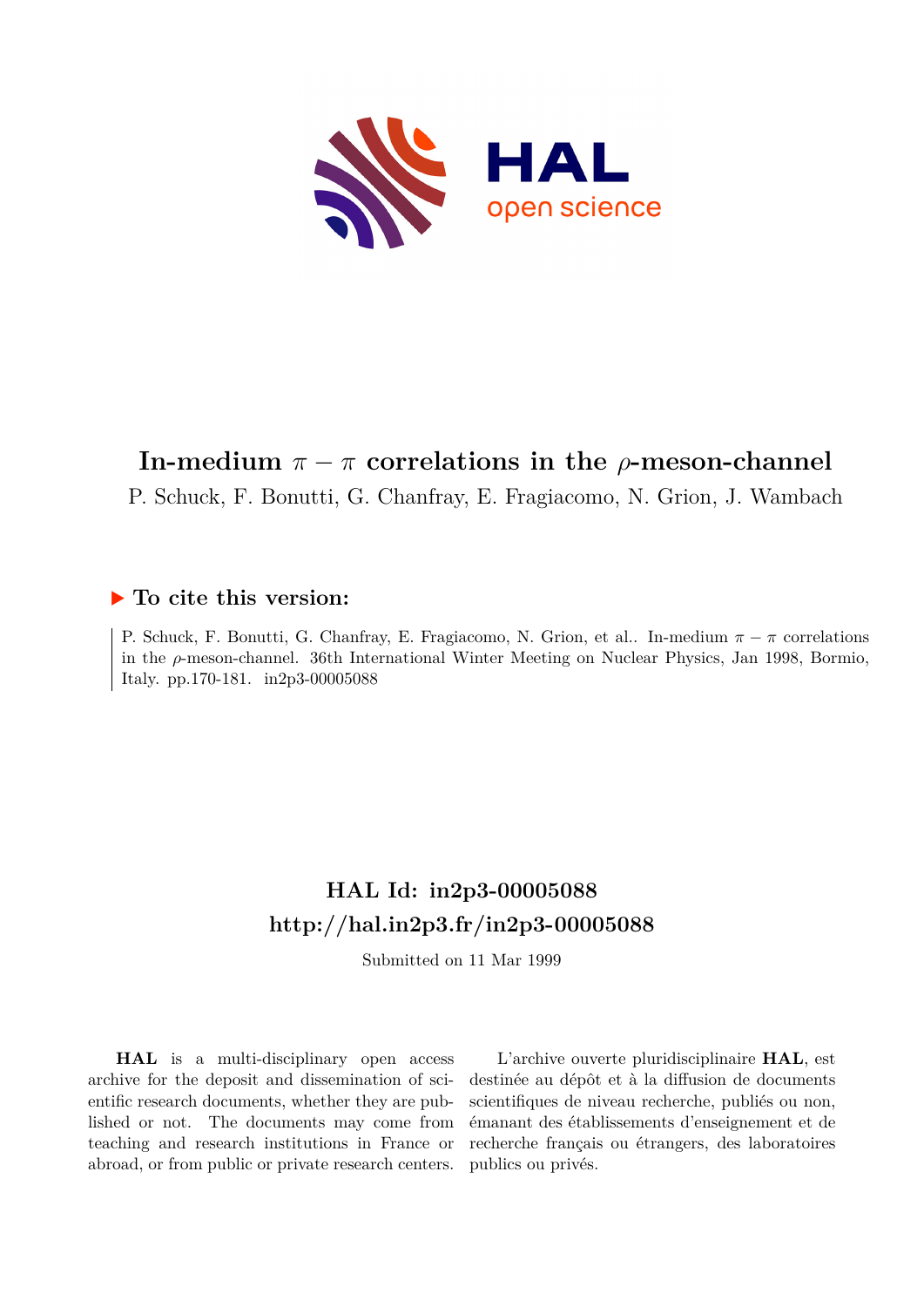## In-Medium  $\pi - \pi$  Correlations in the ' $\sigma$ -Meson'-Channel

P. Schuck $^{(1)}$ ,

Z. Aouissat<sup>(2)</sup>, F. Bonutti<sup>(3)</sup>, G. Chanfray<sup>(4)</sup>, E. Fragiacomo<sup>(3)</sup>, N. Grion<sup>(3)</sup> and J. Wambach<sup>(2)</sup>  $(1)$  ISN, 53 avenue des Martyrs, F-38026 Grenoble Cédex, France.

(2) Institut für Kernphysik, Technische Universität Darmstadt, Schloßgartenstraße 9, 64289 Darmstadt, Germany. (3) Istituto Nazionale di Fisica Nucleare and Dip. di Fisica, 34127 Trieste, Italy.

 $(4)$  IPN-Luon, 43 Bd. du 11 Novembre 1918, F-69622 Villeurbanne Cédex, France.

### Abstract

The present status of the in-medium invariant  $\pi - \pi$  mass distribution in the sigma-meson channel around the threshold is reviewed from the theory side and contrasted with recent experiments on  $(\pi, 2\pi)$  knock-out reactions. A preliminary investigation indicates that the strongly target-mass dependent invariant mass enhancement of the two pions can be explained theoretically. A more refined reaction theory is needed to confirm this result. In the theoretical description, based on the linear sigma model, emphasis is put on constraints from chiral symmetry.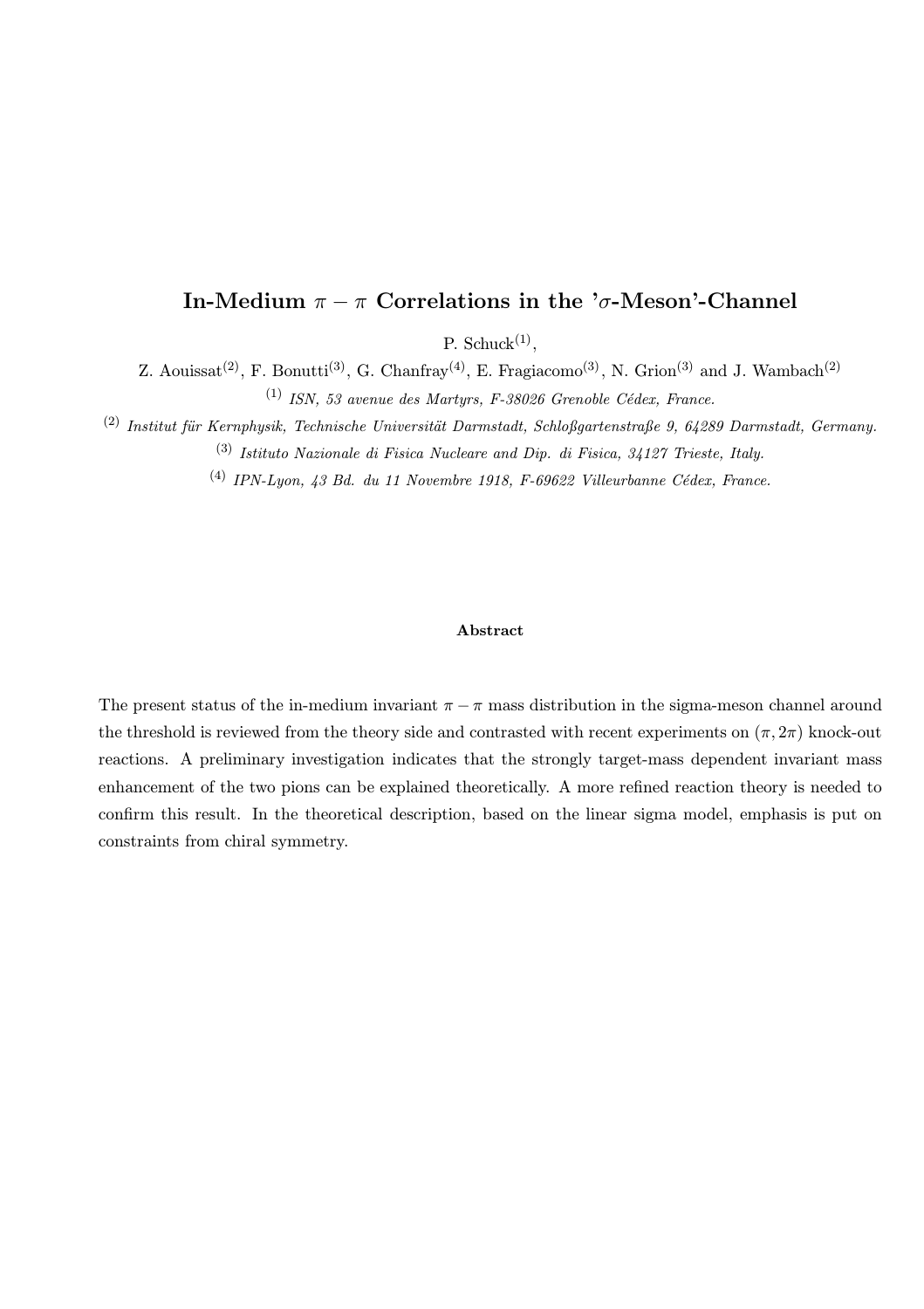In-medium pion-pion correlations have recently attracted much attention both on the theoretical and experimental sides. For instance, in the  $J = I = 0$  (sigma-meson)-channel the interest is quite obvious, since it is common belief that some kind of effective sigma meson is responsible for the midrange attraction of the nucleon-nucleon potential [1]. It is therefore important to know how such a meson is modified in a nuclear medium, a question which is also intensively studied for other mesons. In the past we have developed phenomenological models in which a 'bare' sigma meson is coupled to the decay channel into two pions. The coupling constants were adjusted such that the experimental  $\pi\pi$  phase shifts in the  $J = I = 0$ are reproduced. The same procedure was adopted simultaneously for the rho meson in the  $I = J = 1$ channel of the two pions with a perfect reproduction of the position and the width of the rho meson [2]. Certainly, because of the s-wave nature of the interaction, the coupling of the sigma meson to the pions is much stronger than in the rho-meson channel such that the sigma meson becomes completely hybridised with two pions and the mass distribution only shows a very broad peak, roughly  $500MeV$  wide. We then accounted for medium effects by coupling the pions to  $\Delta$ -h and p-h excitations in the usual way and found as a function of density attractive downward shifts of portions of the sigma-meson mass distribution, even far below the  $2m_{\pi}$  threshold [3]. This is driving the system into an instability at densities close to saturation. In-medium vertex corrections which could give some repulsion in the correlated pion-pair system were investigated in ref. [4] and found not to be sufficient to hinder this phenomenon. In fact, it was recognised later that it is absolutely necessary to fulfil constraints from chiral symmetry in order to generate the needed repulsion below threshold which can prevent the invasion of the sigma-meson mass distribution into this region. Chiral symmetry was implemented phenomenologically in [5] and it was indeed found that the build up of strength below threshold was strongly reduced. However, in ref. [5] we did not project on the sigma-meson channel but rather showed the imaginary part of the  $\pi - \pi$  Tmatrix Because of form factors in the T-matrix, the strength distribution below threshold is very much suppressed. In the following, we will show that the sigma-meson mass distribution proper is still substantially shifted downwards in the nuclear medium. However, this will only serve for demonstration purposes. For real processes such as eg. the nucleon-nucleon force, mediated by a sigma meson-exchange, one has to be careful to also include the exchange of a correlated  $\pi - \pi$  pair such that chiral symmetry is conserved [6].

As a model for the vacuum  $\pi\pi$  s-wave correlations we consider first the leading-order contributions of the  $1/N$ -expansion using the two flavour linear  $\sigma$ -model [7]. This, if treated correctly, leads to a symmetry-conserving approach and hence fulfils Ward identities and all chiral symmetry constraints [7]. It also preserves the unitarity of the S-matrix, since it is based on an RPA-type equation. Therefore, the  $\pi\pi$  T-matrix is non-perturbative which is absolutely needed if one wants to describe such features as accumulation of strength and eventually resonances at low energies.

Explicitly we have for the T-matrix to leading order

$$
T(E,\vec{p}) = \frac{V_{\pi\pi}(E,\vec{p})}{1 - \frac{1}{2}V_{\pi\pi}(E,\vec{p})\Sigma_{\pi\pi}(E,\vec{p})},
$$
\n(1)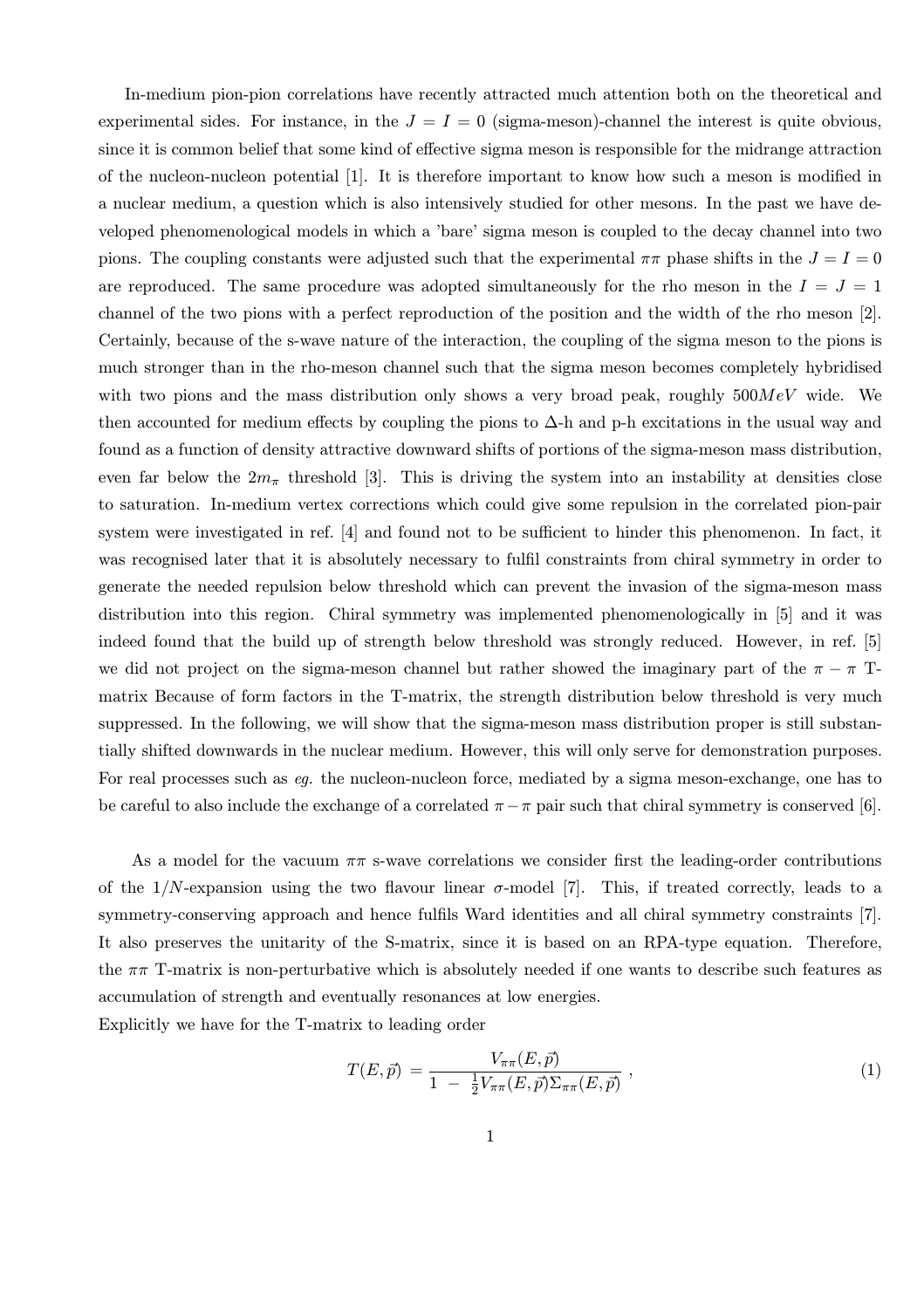where  $\Sigma_{\pi\pi}(p)$  is the usual  $\pi\pi$  bubble

$$
\Sigma_{\pi\pi}(p^2) = -i \int \frac{d^4q}{(2\pi)^4} D_{\pi}(q) D_{\pi}(p-q) , \qquad (2)
$$

and  $V_{\pi\pi}$  the tree-level  $\pi\pi$ -scattering amplitude given by

$$
V_{\pi\pi}(E,\vec{p}) = N \frac{\mathcal{E}_{\sigma}^{2}(\vec{0}) - \mathcal{E}_{\pi}^{2}(\vec{0})}{f_{\pi}^{2}} \frac{E^{2} - \mathcal{E}_{\pi}^{2}(\vec{p})}{E^{2} - \mathcal{E}_{\sigma}^{2}(\vec{p})},
$$
\n(3)

where  $\mathcal{E}_{\pi}^2(\vec{q}) = \sqrt{m_{\pi}^2 + \vec{q}^2}$  and  $\mathcal{E}_{\sigma}^2(\vec{q}) = \sqrt{\mathcal{E}_{\sigma}^2 + \vec{q}^2}$ . Here  $m_{\pi}$  is the pion mass and  $\mathcal{E}_{\sigma}$  is the quasi-sigma mass. To this order, the pion decay constant  $f_{\pi}$  is related to the sigma-condensate  $\langle \sigma \rangle$  via:  $f_{\pi}^2 = N \langle \sigma \rangle^2$ , where N stands for the number of pion charges.

To achieve an acceptable description of the s-wave  $\pi\pi$  phase shifts we supplement the  $V_{\pi\pi}$  quasi-potential by form factors such that

$$
V_{\pi\pi}(E,\vec{p};\vec{q},\vec{q}') \to v(\vec{q}) V_{\pi\pi}(E,\vec{p}) v(\vec{q}') \qquad \text{with} \qquad v(\vec{q}) = g\left(1 + \frac{q^2}{q_d^2}\right)^{-\alpha} \tag{4}
$$

This modification does not destroy in any way the properties of chiral symmetry as is easily verified. The parameters g,  $q_d$  and  $\alpha$  are fixed through a fit to the data which yields the following values :  $g = 0.9$ ,  $q_d =$ 1.GeV,  $\alpha = 3$ . The corresponding phase shifts are shown in Fig.1. The power  $\alpha = 3$  of the Yukawa form factor is somewhat unusual but it accounts for our neglect of u- and t-channel exchange contributions and also for the omission of couplings to the  $K\overline{K}$  channel.

It is interesting to note that the T-matrix in eq.(1) can also be recast in the following form

$$
T_{ab,cd}(s) = \delta_{ab}\delta_{cd}\frac{D_{\pi}^{-1}(s) - D_{\sigma}^{-1}(s)}{N\langle\sigma\rangle^2} \frac{D_{\sigma}(s)}{D_{\pi}(s)},
$$
\n(5)

where s is the Mandelstam variable.  $D_{\pi}(s)$  and  $D_{\sigma}(s)$  are respectively the full pion and sigma propagators, while  $\langle \sigma \rangle$  is the sigma condensate. The expression in eq.(5) is in fact a Ward identity which links the  $\pi\pi$  four-point function to the  $\pi$  and  $\sigma$  two-point functions as well as to the  $\sigma$  one-point function. To this order, the pion propagator and the sigma-condensate are obtained from the Hartree-Bogoliubov (HB) approximation [7]. In terms of the pion-mass  $m_{\pi}$  and decay constant  $f_{\pi}$ , they are given by

$$
D_{\pi}(s) = \frac{1}{s - m_{\pi}^2}, \qquad \langle \sigma \rangle = \frac{1}{\sqrt{N}} f_{\pi}.
$$
 (6)

The sigma meson, on the other hand, is obtained from a Random Phase Approximation (RPA) involving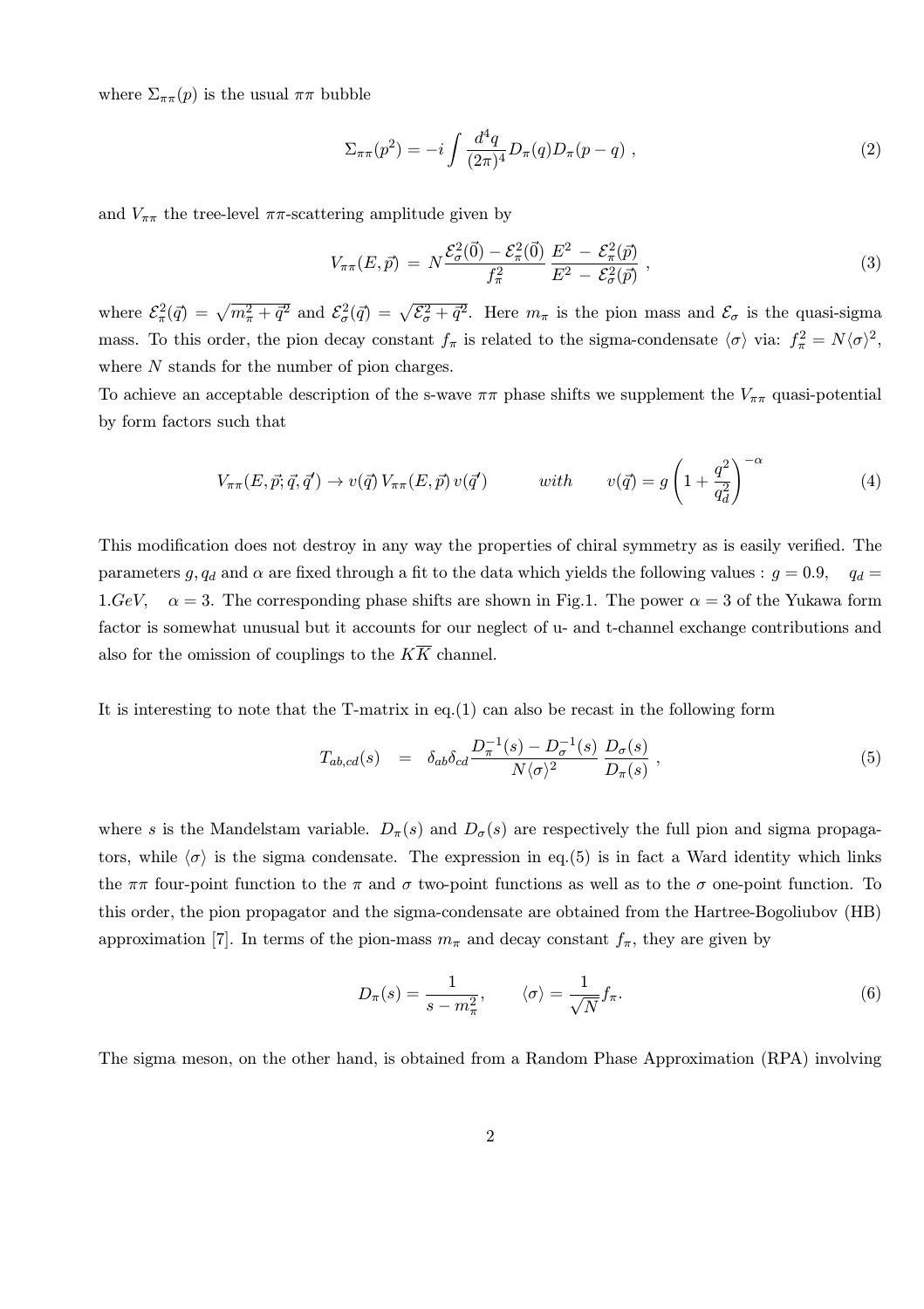

Figure 1: The s-wave phase shifts for the  $\pi\pi$  scattering. Besides the data points, the full line denotes the leadingorder result while the dashed line includes t- and u-channel corrections.

 $\pi - \pi$  scattering [7]. It reads

$$
D_{\sigma}(s) = \left[ s - \mathcal{E}_{\sigma}^2 - \frac{2\lambda^4 \langle \sigma \rangle^2 \Sigma_{\pi\pi}(s)}{1 - \lambda^2 \Sigma_{\pi\pi}(s)} \right]^{-1}, \qquad (7)
$$

where  $\lambda^2$  is the bare coupling and  $\mathcal{E}_{\sigma}$  is the mean-field sigma mass (mass of the quasi-sigma) given in terms of the coupling constant, the condensate and the pion mass by:

$$
\mathcal{E}_{\sigma}^2 = m_{\pi}^2 + 2\lambda^2 \langle \sigma \rangle^2.
$$

It is clear from what was said above that the  $\sigma$ -meson propagator in this approach is correctly defined since it satisfies a hierarchy of Ward identities.

We now proceed to put the sigma meson in cold nuclear matter. We stress again that chiral symmetry is fully preserved. The pion is coupled to  $\Delta$ -h and p-h channels including nuclear short-range correlations simulated by the Migdal parameters  $g'$  as well as in-elasticities coming for instance from the coupling to  $2p-2h$  states (see [3]). The result for various densities is shown in Fig.2. We see that, as density increases, a strong downward shift of the sigma-mass distribution occurs. However, contrary to earlier phenomenological models with no repulsion below threshold, the invasion of strength below the  $E < 2m<sub>\pi</sub>$  threshold region is still strong but saturates at around  $1.5m_{\pi}$  as density increases. On the other hand, we also see that the corresponding imaginary part of the T-matrix is less modified.

Before discussing the possible relevance of this result for the strongly target-mass dependent threshold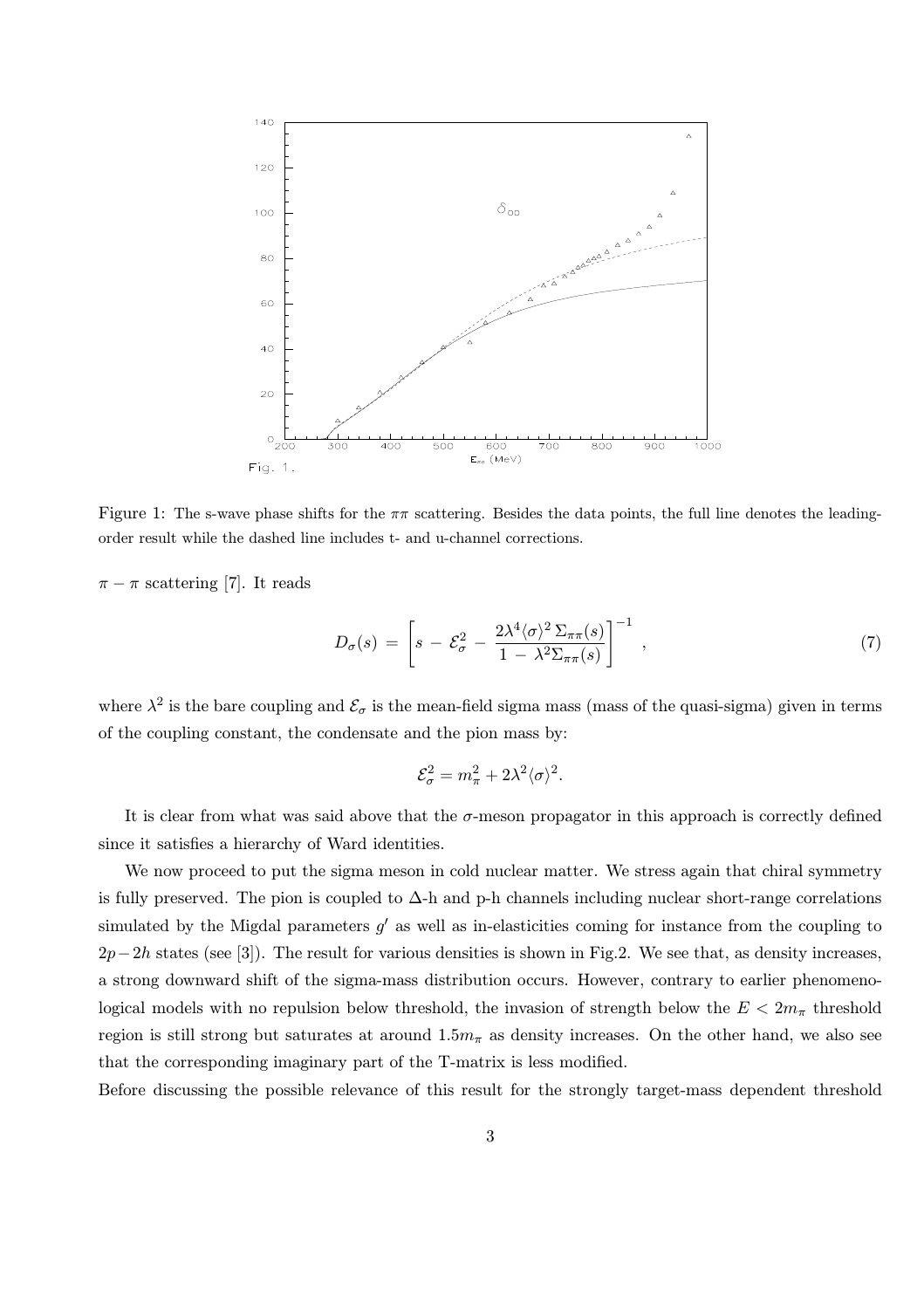enhancement of the  $\pi\pi$  invariant mass spectrum in recent  $\pi$ ,  $2\pi$  experiments off nuclei, let us briefly discuss some effects which could go in the opposite direction. So far, we have only considered self-energy corrections to the pions. To be consistent we should consider on the same footing vertex corrections which usually go in the opposite direction to self-energy effects. Also more care should be given to the Pauli blocking in matter.



Figure 2: Results for the leading-order dynamics. The upper left (right) curves denote the imaginary (real) part of the  $\pi\pi$ -T-matrix. The lower left (right) curves denote the imaginary (real) parts of the sigma propagator. In all cases, the solid-line, the dashed-line and the dotted-line curves are respectively for the vacuum case, the medium at nuclear density  $0.5\rho_0$  and at normal density.

Indeed, even though the in-medium renormalisation of the single pion is well established through the extensive analysis of the  $\pi$ -nucleus optical potential, the in-medium renormalisation of correlated pion-pairs requires an extra piece which is the Pauli exchange contributions to the pion p-h and  $\Delta$ -h self energies. However, we do not think that these vertex corrections will completely cancel the effect of accumulation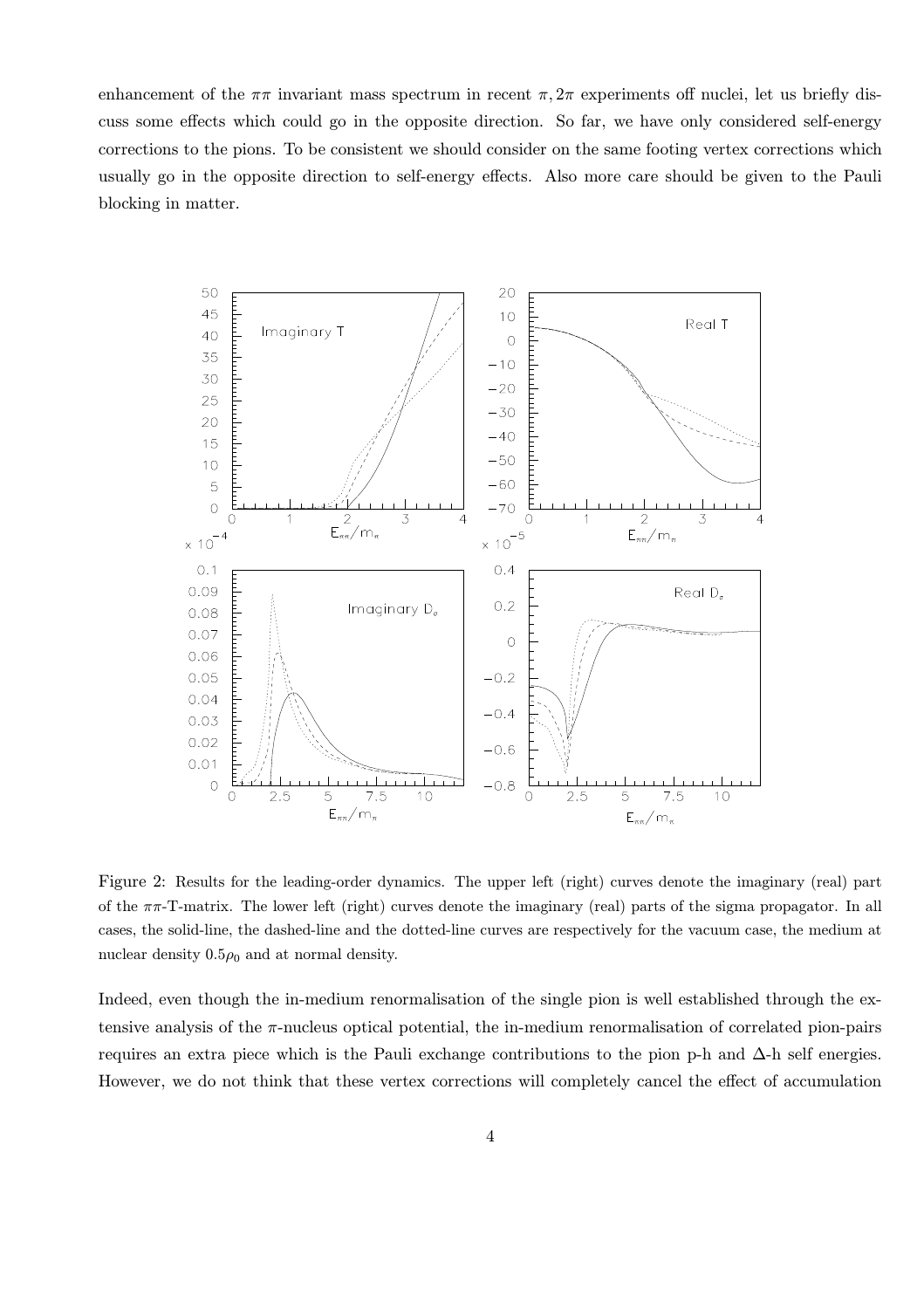of strength in the threshold region as matter density increases.

Again we want to mention that in the nuclear medium we have to be careful not to consider the sigma isolated from the correlated pions for instance in their interaction with nucleons. This, in connection with chiral symmetry, will be the subject of a separate study. We only want to demonstrate here that, for the sigma-meson mass distribution alone, the in-medium renormalisation is very strong. On the contrary in the  $\pi - \pi$  T-matrix the effect at threshold is very much suppressed because of form factors which reflect the fact that the on-shell T-matrix at threshold has to go to zero in the chiral limit(see eq. (1)). In spite of this there exists, even for the T-matrix, a strong reshaping and in particular there is considerable strength invading the region below the  $2m_{\pi}$  threshold. It is therefore indeed quite tempting to associate our finding with the strong strength accumulation found in recent  $\pi$ ,  $2\pi$  knock-out experiments off nuclei by Grion et al.[8, 9]. However in these experiments the sigma-meson mass distribution is not measured directly but rather the imaginary part of the  $\pi\pi$  T-matrix.

It is clear, from the phase-shift slope, that the s-wave  $\pi\pi$  scattering is attractive. The Weinberg scattering length are known to be  $a_0^0 = \frac{7}{32\pi} \frac{m_\pi}{f_\pi^2}$ . However, the leading-order contributions of the 1/Nexpansion, as described above, leads to too much attraction. The scattering lengths, in the case of the three physical charges  $(N = 3)$ , are given by

$$
a_0^0 = \frac{9}{32\pi} \frac{m_\pi}{f_\pi^2}.
$$

Therefore, the t- and u-channel contributions are ultimately needed. They are known to yield repulsion at threshold and enter as next-to-leading-order corrections. Before this has been worked out consistently we adopt, for the time being, a more phenomenological quasi-potential picture and use a Lippmann-Schwinger equation as a unitarization procedure of the full tree-level  $\pi\pi$  scattering amplitude

$$
V_{ab,cd}(s,t,u) = \delta_{ab}\delta_{cd}A(s) + \delta_{ac}\delta_{bd}A(t) + \delta_{ad}\delta_{bc}A(u) ,
$$
  

$$
A(s) = \frac{m_{\sigma}^2 - m_{\pi}^2}{f_{\pi}^2} \frac{s - m_{\pi}^2}{s - m_{\sigma}^2} .
$$
 (8)

The functions  $A(t)$  and  $A(u)$  are obtained from  $A(s)$  by substituting respectively t and u for s. This, indeed, corrects for the threshold and low-energy region and also allows for a reasonable description of the phase shifts. For the three-dimensional reduction of the Mandelstam variables  $t$  and  $u$  we choose an on-shell one :  $t = (\omega_q - \omega_{q'})^2 - (\vec{q} - \vec{q}')^2$  and  $u = (\omega_q - \omega_{q'})^2 - (\vec{q} + \vec{q}')^2$ . Furthermore the t and u variables will be neglected (in comparison to the sigma mass) in the denominator of  $A(t)$  and  $A(u)$ , respectively This leads to an analytically solvable integral equation which will account for the full leading-order contribution of eq. (1) and will include a piece of the vertex renormalisation coming from the t-and u-channels. In fact, by this phenomenological procedure, the  $A(t)$  and  $A(u)$  pieces play a role, similar to the Migdal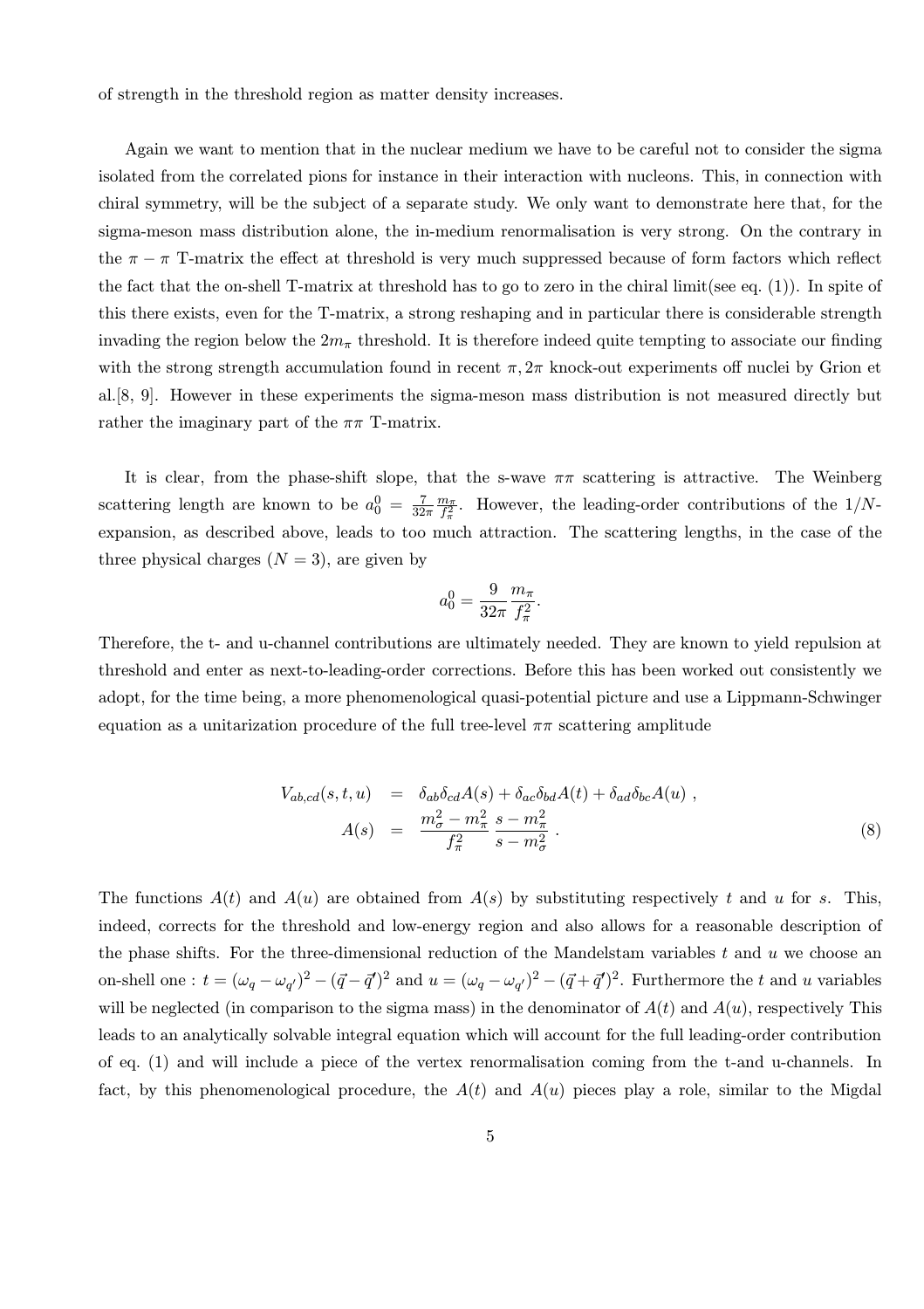parameters for the pion self-energy in the nuclear medium, which account for the repulsion present in the vertex corrections. This modification still preserves the symmetry conserving properties of the iterated T-matrix, as is easily verified. As a regularisation of the divergent integrals, we supplement the T-matrix in eq. (5) with a monopole-like form factor with an adjustable cutoff parameters  $Q_d$ . For a bare sigma mass,  $m_{\sigma} = 1.$  GeV, and a cutoff,  $Q_d = 8m_{\pi}$ , one gets a reasonable description of the phase shifts up to  $800MeV$  (Fig.1). The corresponding imaginary part of the T-matrix is shown in Fig.3.



Figure 3: The imaginary part of the T-matrix with t- and u-channel corrections. The in-medium modifications are accounted for by means of a realistic model.

As a first attempt to explain with our theory the findings of Bonutti et. al. [9] we consider the scenario of quasi-free scattering. That this process dominates the pion knock-out reaction has been demonstrated experimentally in measuring a proton in coincidence with the pions [10]. The elementary process has actually been calculated by Oset and Vicente-Vacas [11] using a perturbative treatment at the tree level. For the invariant  $\pi\pi$  mass, this theory explains reasonably well the <sup>2</sup>H data (see [11]). However, the mass dependence of the cross section and notably the resonant structure at threshold, growing with target mass, remains totally unexplained. As an attempt to include in-medium effects in this process, the authors of ref. [11] considered the in-medium modification of the one-pion-exchange pole-graph which was found to be negligible. It is clear from what was said above that the crucial region where one should look for possibly important in-medium effects is the  $2m_{\pi}$  threshold. On the other hand this region seems to be singled out by the in-medium  $\pi\pi$  correlation processes. Therefore it is rather natural to consider those as a final state interaction effects in describing the  $(\pi, 2\pi)$  knock-out data.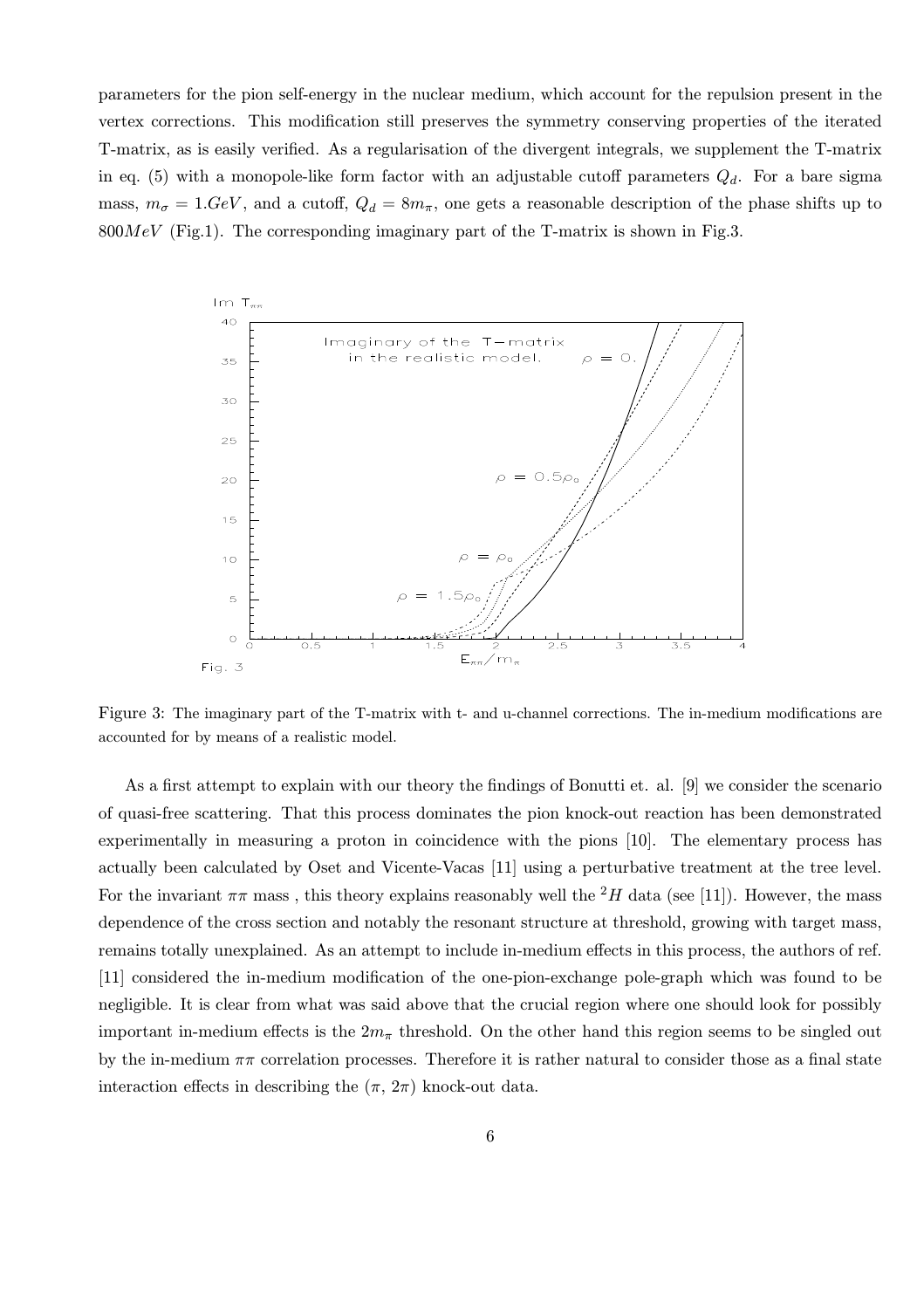Therefore, as a first step, we propose to include these final state interactions using our model for the in-medium  $\pi\pi$  correlations, in the analysis performed by Oset<sup>\*</sup> et al. in ref.[11]. This will be done in a very schematic way in order to obtain some insight as to whether or not our theory can at all explain the features found in these pion knock-out reactions. We thus replace in the analysis of ref.[11] the tree-level four-pion vertex by our medium-modified  $\pi\pi$ -T-matrix which, as we have said, gives rise to the  $\sigma$ -meson mass distribution shown earlier. Furthermore, to keep the numerical calculation within reasonable limits, we use a rather crude model for the in-medium renormalisation of the pions. Since the latter are subject to particle-hole and delta-hole couplings with p-wave dominance, one can show by comparison with more realistic studies that, to a good approximation, the single-pion dispersion relation in matter can be modelled in the following way

$$
\omega_\pi(\vec{q}) = \sqrt{m_\pi^2 + \vec{q}^2} \quad \rightarrow \quad \omega_\pi^\gamma(\vec{q}) = \sqrt{m_\pi^2 + \gamma \vec{q}^2} \ ,
$$

where  $\gamma$  takes values from 0.8 to 0.4 depending on density. The results for the in-medium strength distribution in this toy-model approach is shown in Fig. 4 for typical values of the parameter  $\gamma$ .

By comparing the strength distributions from the full (realistic) model of Fig. 3 and those from the toy model in Fig.4 one clearly sees that the toy model is overestimating the effects near threshold. On the other hand, the toy model misses completely the subthreshold strength. In fact, in the full model, the presence of subthreshold p-h and 2p-2h cuts renders the peaks at threshold much broader than in the toy model. Therefore the strength which is accumulated at threshold in the case of the toy model is spread into the subthreshold region in the case of the full model.

At first glance, the use of the toy model to assess the in-medium effects on the  $(\pi, 2\pi)$  knock-out reaction off nuclei, may seem rather erroneous due to this overestimation of the strength at threshold. However, one should keep in mind that a reaction theory for the knock-out process has to take into account the finite three-momenta of the emitted pion-pairs, whereas the calculation presented in Figs. and 4 are all done in a back-to-back kinematics (c.m frame). Finite three-momenta  $\vec{P}$  of the pair induce in fact an interesting feature which we want to discuss now.

Consider two pions detected outside the nucleus at three-momenta  $\vec{q}_1$ ,  $\vec{q}_2$  (with  $\vec{P} = \vec{q}_1 + \vec{q}_2$ ) and energies  $\omega_{\pi}(\vec{q}_1) = \sqrt{m_{\pi}^2 + \vec{q}_1^2}$ ,  $\omega_{\pi}(\vec{q}_2) = \sqrt{m_{\pi}^2 + \vec{q}_2^2}$ , respectively. Inside the nucleus, on the other hand, this pair of pions have three-momenta  $\vec{k}_1$ ,  $\vec{k}_2$  and energies  $\omega_\pi^\gamma(\vec{k}_1)$ ,  $\omega_\pi^\gamma(\vec{k}_2)$  related by the in-medium dispersion

$$
\omega_{\pi}^{\gamma}(\vec{k}_1) = \sqrt{m_{\pi}^2 + \gamma \vec{k}_1^2} , \quad \omega_{\pi}^{\gamma}(\vec{k}_2) = \sqrt{m_{\pi}^2 + \gamma \vec{k}_2^2} .
$$

Knowing that the energy of each particle, in either the vacuum or the medium, has to be the same:  $\omega_{\pi}(\vec{q}_1) = \omega_{\pi}^{\gamma}(\vec{k}_1)$  and  $\omega_{\pi}(\vec{q}_2) = \omega_{\pi}^{\gamma}(\vec{k}_2)$ , one can one can extract a scaling relation between the threemomenta of each particle inside and outside the nucleus

$$
\vec{q}_1 = \sqrt{\gamma} \,\vec{k}_1 \;, \quad \vec{q}_2 = \sqrt{\gamma} \,\vec{k}_2 \;.
$$

<sup>∗</sup>We are grateful to E. Oset and M. J. Vicente Vacas for providing to us with their code.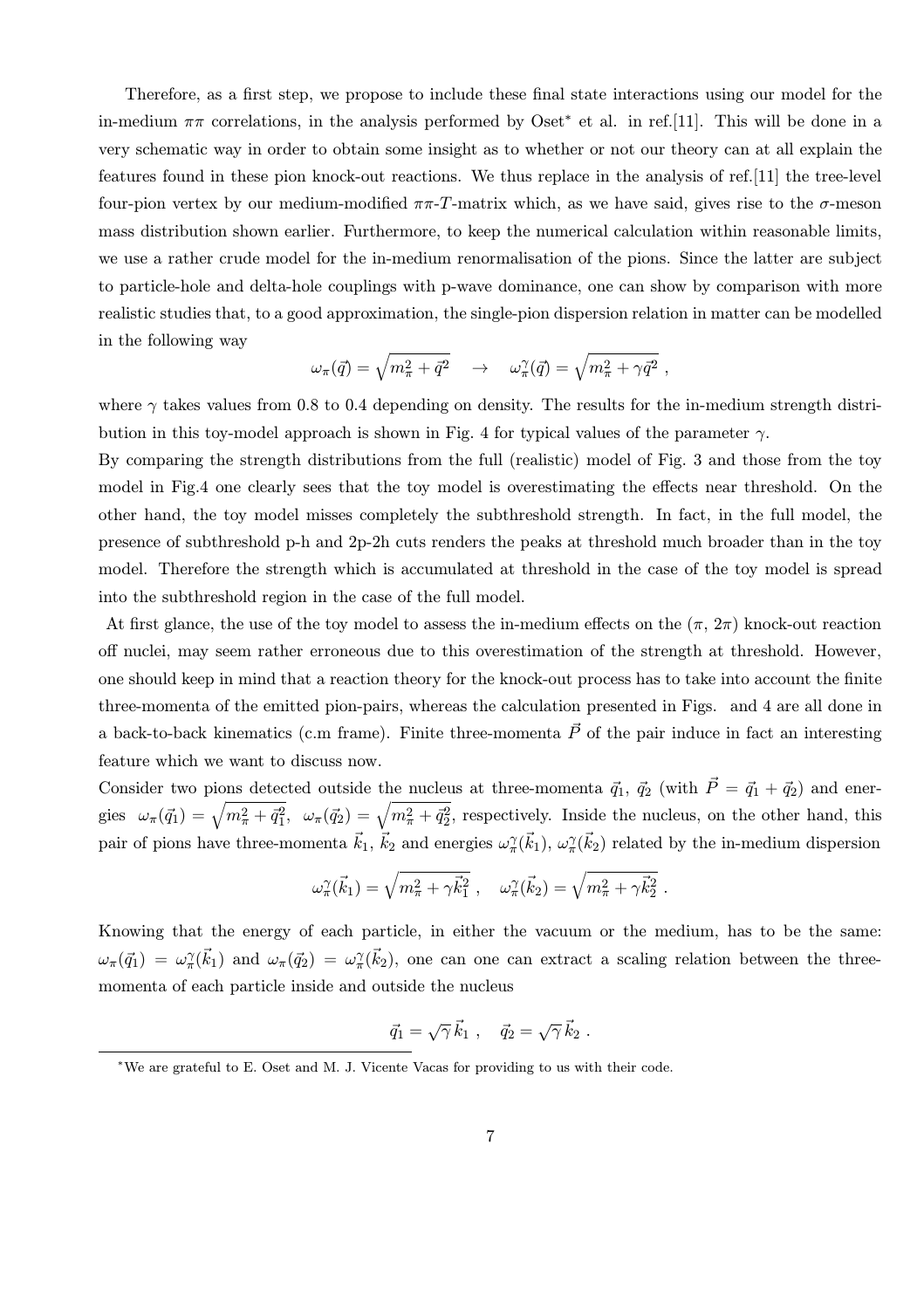

Figure 4: The imaginary part of the T-matrix with t- and u-channel corrections. In-medium modifications are accounted for by means of a toy model.

Hence, the invariant mass  $\tilde{M}_{\pi\pi}$  of a pion-pair inside the nucleus which is given by

$$
\tilde{M}_{\pi\pi} = (\omega_{\pi}^{\gamma}(\vec{k}_1) + \omega_{\pi}^{\gamma}(\vec{k}_1))^2 - (\vec{k}_1 + \vec{k}_2)^2 ,
$$

is related to the invariant mass,  $M_{\pi\pi} = (\omega_{\pi}(\vec{q}_1) + \omega_{\pi}(\vec{q}_1))^2 - (\vec{q}_1 + \vec{q}_2)^2$ , of the same pion-pair outside the nucleus through the relation :

$$
\tilde{M}_{\pi\pi} = M_{\pi\pi} - \left(\frac{1}{\gamma} - 1\right) \vec{P}^2.
$$

One can see that, for the typical values taken by the  $\gamma$  parameter ( $\gamma \leq 1$ ), the pion-pair, observed at the invariant mass  $M_{\pi\pi}$ , has actually a lower in-medium invariant mass  $\tilde{M}_{\pi\pi} \leq M_{\pi\pi}$ . This also suggests that, for finite three-momenta pion-pairs  $(\vec{P} \neq \vec{0})$ , one is in fact able to probe the strength of the  $\pi\pi$  mass distribution at an in-medium invariant mass even below the  $2m<sub>\pi</sub>$  threshold. This interesting feature is not possible for the case of back-to-back pions even though each individual pion has a modified in medium dispersion relation owing to the factor  $\gamma$ . Therefore, since we presently do not possess a consistent reactiontheory at finite total three-momentum, it may be advantageous not to use the full realistic model of Fig. 3 in which the strength is totally spread out into the region below threshold but instead use the toy model which keeps the total strength concentrated at threshold. This option may eventually compensate for the inadequate back-to-back kinematics inherent in our model for in-medium  $\pi\pi$  correlations. Of course, this argument certainly needs better support from a quantitative analysis at finite total three-momentum. This study is presently underway.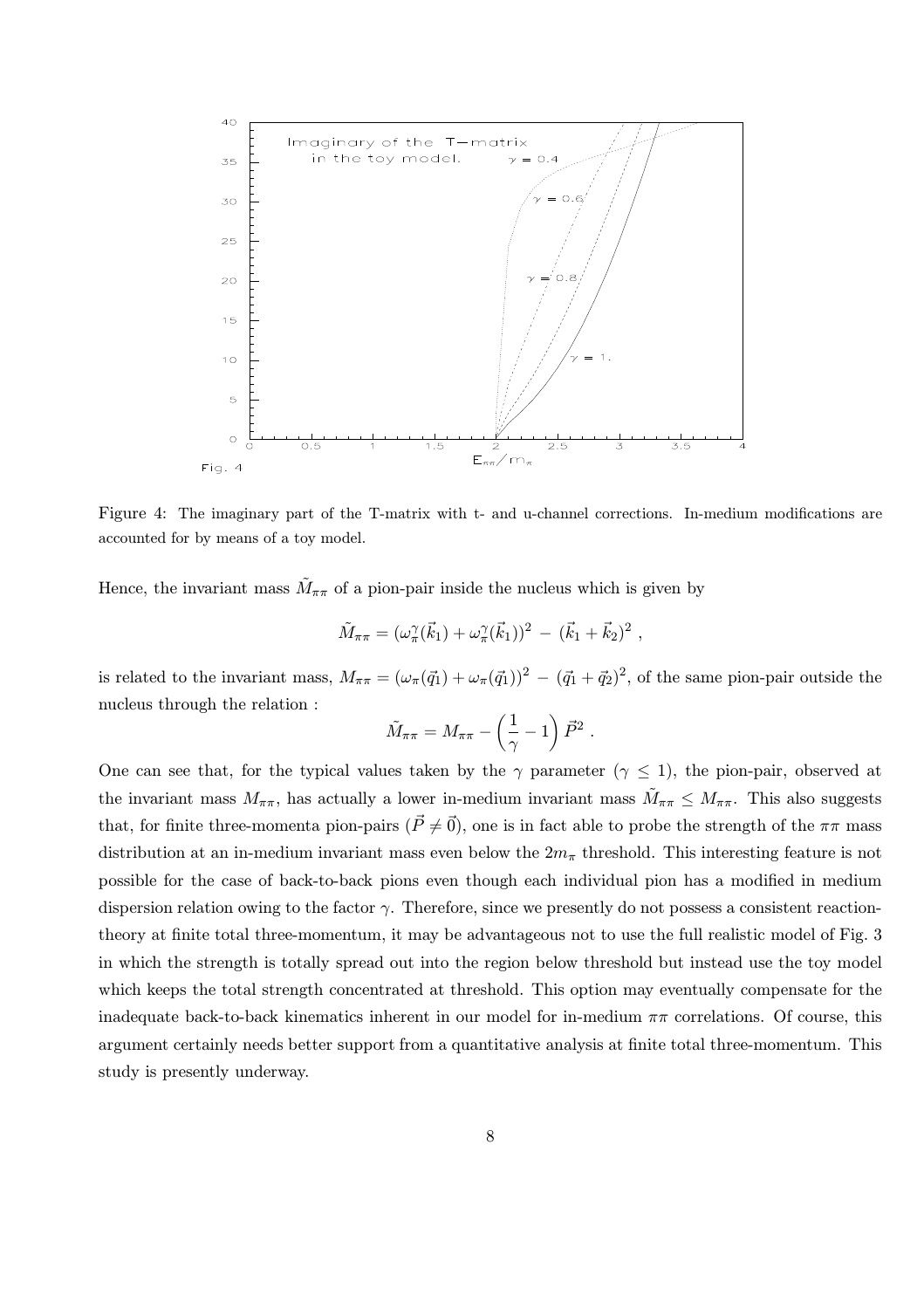Before concluding this short note, we present a numerical calculation going along the lines sketched above. To the theoretical analysis by Oset and Vicente Vacas of the  $(\pi, 2\pi)$  knock-out reaction off nuclei, we add  $\pi\pi$  final state interactions. This is done by replacing the tree-level  $\pi\pi$ -vertex considered in [11] by an in-medium renormalised  $\pi\pi$  T-matrix. As indicated above this is only done in the framework of the economical toy model.



Figure 5: The  $\pi^+\pi^-$  invariant-mass distribution in the  $(\pi, 2\pi)$  knock-out reaction off Carbon, Calcium and Lead. Along with the experimental points curves from the theoretical calculations of Oset and Vicente Vacas [11] are displayed as dashed-dotted lines. The full lines include the in-medium final-state interaction in the  $\pi\pi$  vertex. The in-medium modifications are taken into account by means of the toy model as discussed in the text.

We can see from the theoretical curves that the experimental findings can roughly be described with values of the  $\gamma$  parameter in the range of 0.6 to 0.8 (see figure 5). As discussed above, this essentially stems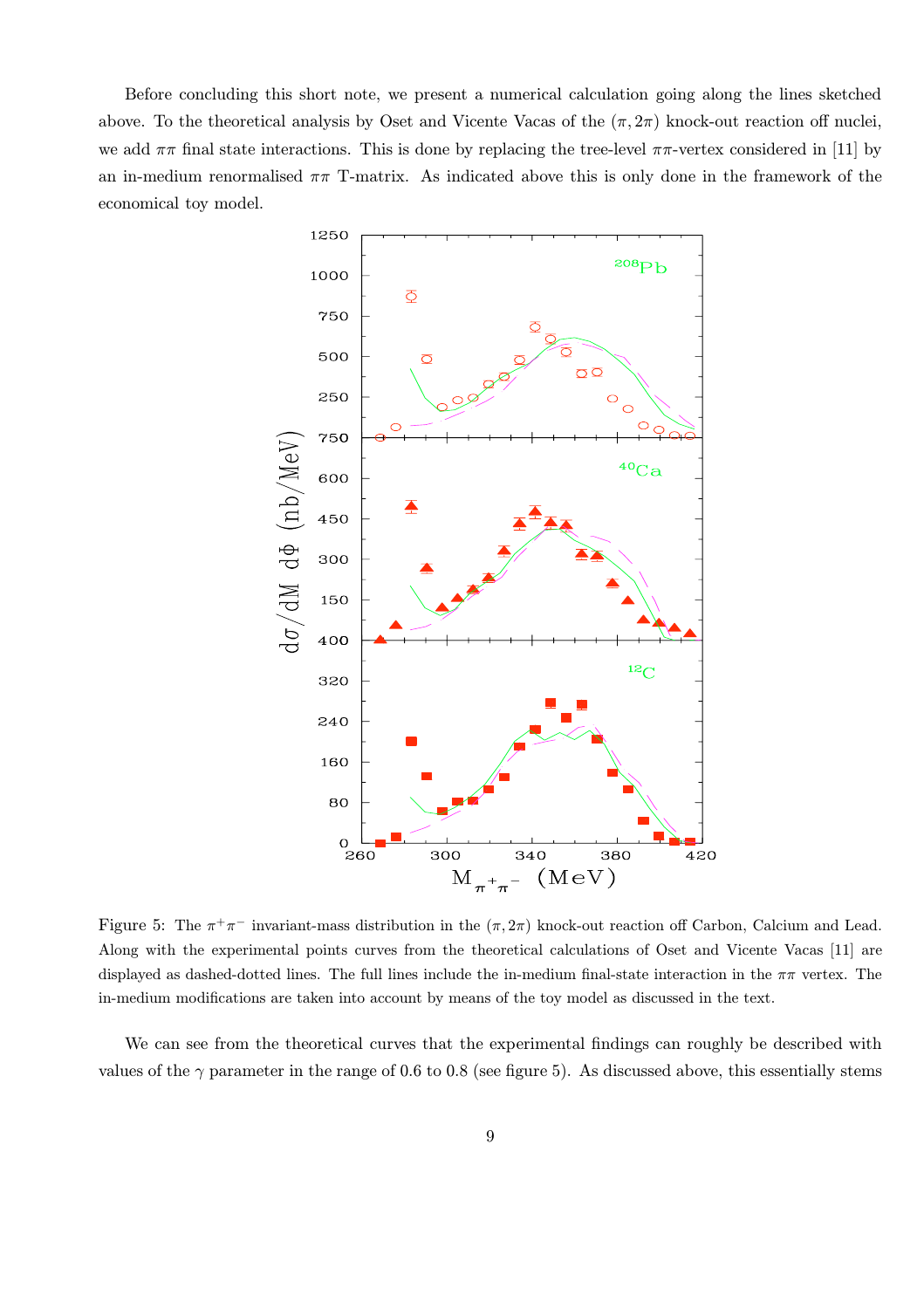from the fact that the in-medium renormalisation of the pions induces an important downward shift of the strength in the  $\pi\pi$  T-matrix. This analysis was made to illustrate the basic idea. It will be important to look carefully into vertex corrections which will certainly have a moderating effect. This remains to be seen in future work.

At the end let us emphasise that the low invariant  $\pi - \pi$  mass accumulation considered here is of different origin than a similar effect obtained from  $A(p, 2\pi)X$  reactions at SATURNE [10, 12]. There the incident proton energy was  $1.6GeV$  such that the pions have much higher energies than in the TRIUMF experiment. Because of that the pions in the SATURNE experiment have a much shorter mean free path, i.e. they are strongly absorbed by the medium, leading to a pronounced shadowing effect. The collinearity of the pions leaving the nucleus on the nuclear-matter-free side induces a low invariant-mass enhancement of the  $\pi\pi$  cross section which increases with the size of the target nucleus. This scenario was confirmed in [10] from numerical BUU simulation but also experimentally from the fact that the cross section for heavier targets is maximum for small opening angles of the pions. In contrast, at TRIUMF, the outgoing pions are of low energy and therefore have a long mean free path which is confirmed by the fact that the cross section is flat as a function of the opening angles (see reference [8]). This kind of scenario is also individually confirmed by the mass dependence of the total  $(\gamma, 2\pi)$  production cross section on nuclei which, as a function of mass, is totally flat for low energy  $\gamma$ 's (400MeV) whereas it decreases for high energy photons (1 GeV). We therefore think that the experiment analysed here has nothing to do with nuclear shadowing and that the observed mass enhancement really signals a collective effect resulting in a strong downward shift of part of the  $\pi^+ - \pi^-$ -and  $\sigma$ -meson strength distribution.

#### Acknowledgements :

One of us (Z.A) acknowledges financial support from GSI-Darmstadt and would like to thank all the group members of INFN-Trieste for their warm hospitality.

### References

- [1] R. Machleidt, K. Holinde, Ch. Elster, Phys. Rep. V149 (1987) 1.
- [2] G. Chanfray, Z. Aouissat, P. Schuck, W. Nörenberg, Phys. Lett. B256 (1991) 325.
- [3] Z. Aouissat, G. Chanfray, P. Schuck, Mod. Phys. Lett. A15 (1993) 1379.
- [4] Z. Aouissat, Thesis Report, ISN 93-63. Grenoble
- [5] Z. Aouissat, R. Rapp, G. Chanfray, P. Schuck, J. Wambach, Nucl. Phys. A581 (1995) 471.
- [6] R. Rapp, R. Machleidt, J. W. Durso, G. E. Brown, submitted to Phys. Rev. Lett.